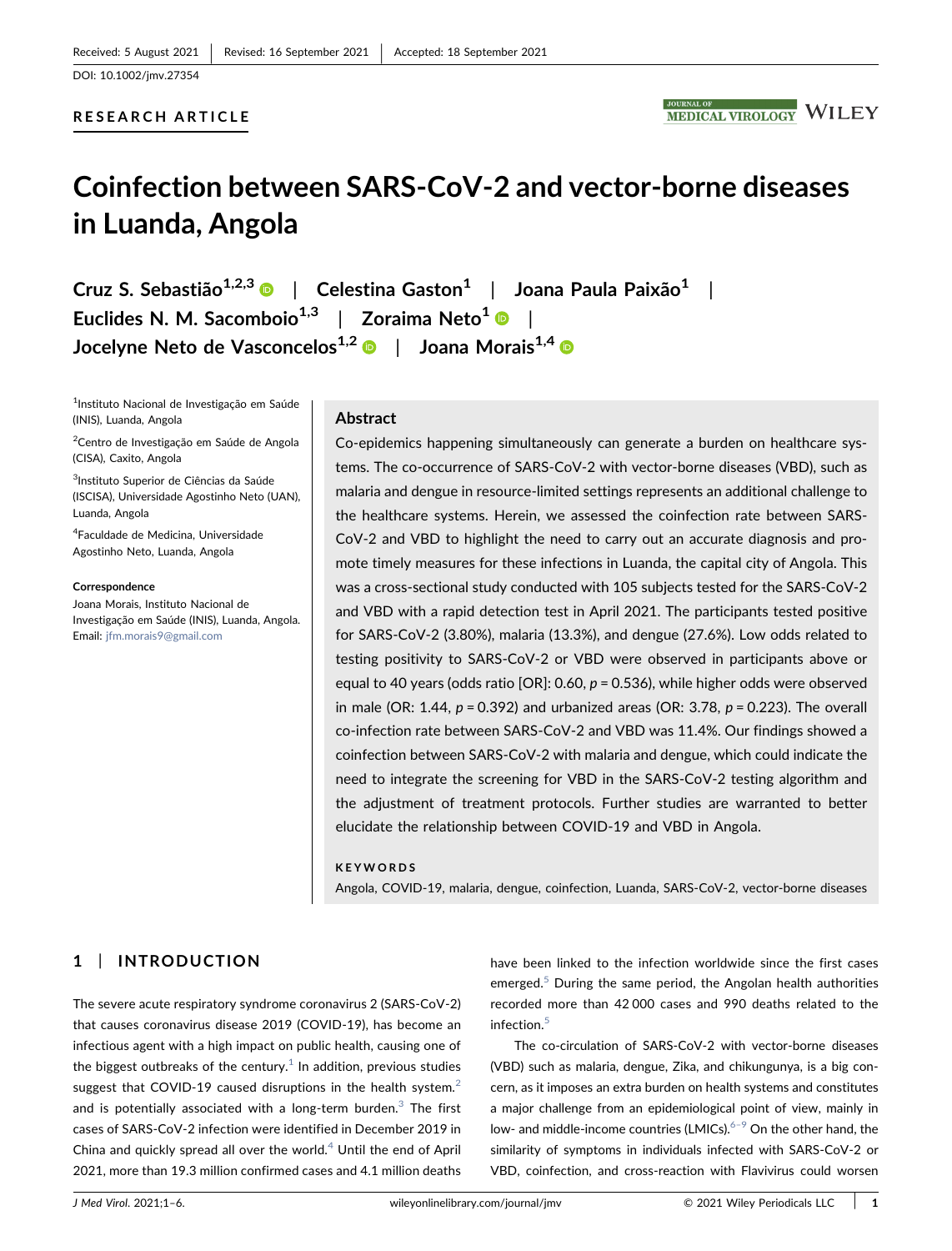**2** | **WILEY MEDICAL VIROLOGY** SEBASTIÃO ET AL.

the infectious disease management scenario, especially in tropical regions that are more affected by VBD. $10-13$ 

Although cases of malaria, dengue, Zika, and chikungunya are frequently identified in Angola, $14,15$  with the most recent dengue fever outbreak in 2018, $16$  there is no data on the relationship between SARS‐CoV‐2 and these endemic infectious diseases with active circulation in Angola. Therefore, in this study, we evaluated the coinfection rate between SARS‐CoV‐2 and VBD to highlight the need for integrated VBD screening with SARS‐CoV‐2 in Luanda, the capital city, and epicenter of the COVID‐19 pandemic in Angola, to expedite the diagnosis and appropriate clinical management of the coinfected patients.

## 2 | MATERIAL AND METHODS

#### 2.1 | Study design and setting

This was a cross‐sectional study performed with 105 tested for the SARS‐CoV‐2, malaria, and dengue in April 2021 at Instituto Nacional de Investigação em Saúde (INIS), located in Luanda. The INIS is an Angolan institute of scientific research whose main objective is to generate, develop and disseminate scientific, technological, and strategic knowledge about health and its determinants [\(http://www.inis.ao/index.php/](http://www.inis.ao/index.php/institucional/o-instituto) [institucional/o-instituto\)](http://www.inis.ao/index.php/institucional/o-instituto). The study protocol received ethical approval from the National Ethics Committee of the Ministry of Health of Angola (nr.25/2020). Even so, after clarifying the project to the participants, we request free and unwritten oral authorization from participants or their legal guardians for minors under 18 before being enrolled in the study, which was registered in the data collection questionnaire of each participant. All the information obtained was fully anonymized, used only for this project, and kept confidential.

## 2.2 | Data, sample collection, and laboratory procedure

The sociodemographic characteristics such as age, gender, and residence area of participants were collected by the research team using a structured questionnaire developed as part of this study. The questionnaire was not validated before testing on study participants. Additionally, an estimated volume of 5 ml of intravenous whole blood was collected from each participant in a tube containing ethylenediaminetetraacetic acid (EDTA). The collected samples were subjected to rapid detection tests (RDT) targeting the qualitative detection of SARS‐CoV‐2 (COVID‐19 IgG/IgM Rapid Test Device; Abbott), Plasmodium (Malaria Ag P.f/P.v; MT Promedt), and dengue virus (DENV) (SD Bioline Dengue IgG/IgM), following the instructions provided by the manufacturers. According to the manufacturer's instructions, the tests were considered positive when the two lines of any intensity appeared in the patient's control and test areas. On the other hand, tests that presented only one line in the control area and no lines in the patient area were considered negative. All invalid

results were re-tested. Participants who tested positive for immunoglobulin G (IgG) or immunoglobulin (IgM) antibodies were coded as positive, whereas participants who tested negative for either IgG or IgM were coded as negative. No external samples known to be positive for SARS‐CoV‐2, malaria, or dengue, were used as an external control for the rapid diagnostic kits used in this study. In addition, positive samples for dengue were subjected to molecular screening. Briefly, total viral ribonucleic acid (RNA) was manually extracted from 140 µl using the QIAamp Viral RNA kit (QIAGEN) and stored at −80°C until further analysis. After that, the presence of DENV RNA was screened using real-time reverse-transcription polymerase chain reaction (RT‐PCR) with the Applied Biosystems 7500 Fast RT‐PCR System (Thermo Fisher Scientific), using the Centers for Disease Control and Prevention (CDC) Trioplex real‐time RT-PCR assay was used.<sup>[17,18](#page-4-9)</sup> The RT-PCR was carried out using 10  $\mu$ l of the RNA in a final reaction volume of  $25 \mu$ l containing primers and probes targeting qualitative detection of the DENV, Zika virus (ZIKV), and chikungunya virus (CHIKV). Positive and negative control samples were included. The RT‐PCR results were considered valid when positive control samples showed a cycle threshold (CT) value below 31. Therefore, specimens with CT values below 31 were considered positive while specimens with CT values equal to or above 31 were considered negative.

## 2.3 | Statistical analysis

The data were analyzed in SPSS v26 (IBM SPSS Statistics). Frequencies and percentages were presented as descriptive analyses. Mean and the standard deviation (SD) were presented to the normal distribution data.  $X^2$  test and logistic regression were applied to check interactions between dichotomized variables. The odds ratio (OR) with 95% confidence intervals (CIs) was also calculated. The reported p-values are two-tailed and deemed significant when  $p < 0.05$ .

## 3 | RESULTS

## 3.1 | Sociodemographic characteristics related to SARS‐CoV‐2 and vector‐borne diseases

The putative sociodemographic characteristics related to SARS‐CoV‐2 and VBD in Luanda, are summarized in Table [1](#page-2-0). This study included a total of 105 subjects screened for the presence of SARS‐CoV‐2 and VBD, such as malaria and dengue with RDT during April 2021. Age ranged from 0 to 60 years. The mean age was  $25.5 \pm 14.2$  years old. Participants under 40 years old (84.1%, 74/105), female (62.9%, 66/ 105), and living in peri‐urbanized areas (92.4%, 97/105), were predominant in this study sample. Laboratory screening showed that 3.8% (4/105), 13.3% (14/105), and 27.6% (29/105) of participants tested positive for COVID‐19 (only IgG positive), malaria (all positive to Pf and 14.3% (2/14) were Pf/Pv positive), and dengue (about 72.4% (21/29)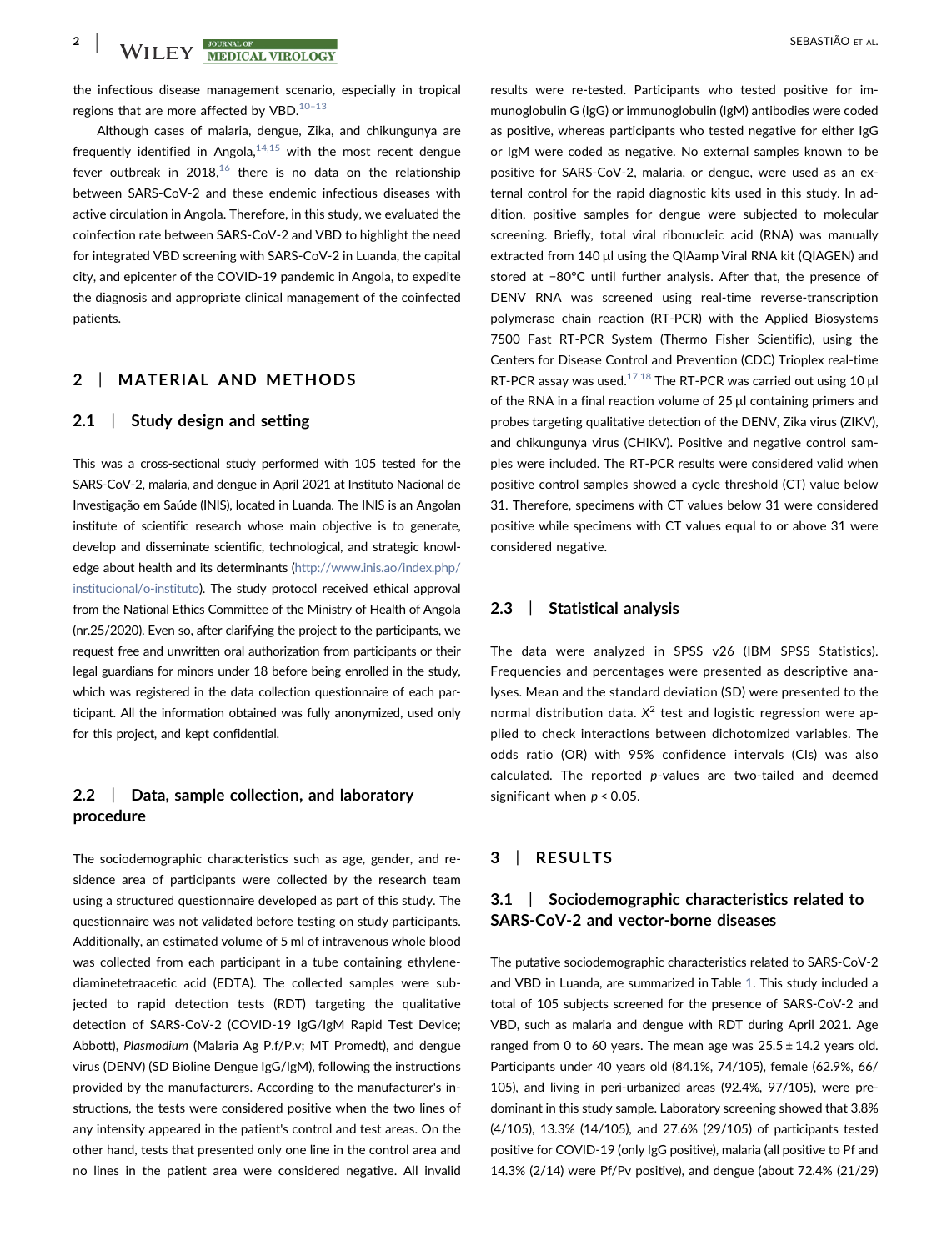<span id="page-2-0"></span>

|                                                 | TABLE 1 Sociodemographic characteristics related to SARS-COV-2 and vector-borne diseases in Luanda, Angola |            |          |                         |           |            |                      |             |           |                      |                     |         |
|-------------------------------------------------|------------------------------------------------------------------------------------------------------------|------------|----------|-------------------------|-----------|------------|----------------------|-------------|-----------|----------------------|---------------------|---------|
|                                                 |                                                                                                            | SARS-CoV-2 |          |                         | Malaria   |            |                      | <b>DENV</b> |           |                      | Univariate analysis |         |
| Characteristics                                 | N (%)                                                                                                      | No (%)     | Yes (%)  | value <sup>a</sup><br>Q | No (%)    | Yes $(\%)$ | p value <sup>a</sup> | No (%)      | Yes (%)   | p value <sup>a</sup> | OR (95% CI)         | p value |
| Overall                                         | 105 (100)                                                                                                  | 101 (96.2) | 4 (3.80) |                         | 91 (86.7) | 14(13.3)   |                      | 76 (72.4)   | 29 (27.6) |                      |                     |         |
| Age groups <sup>D</sup>                         |                                                                                                            |            |          |                         |           |            |                      |             |           |                      |                     |         |
| <40 years                                       | 74 (84.1)                                                                                                  | 70 (94.6)  | 4(5.40)  | 0.373                   | 66 (89.2) | 8 (10.8)   | 0.678                | 63 (85.1)   | 11 (14.9) | 0.440                | 1.00                |         |
| <b>240</b> years                                | 14(15.9)                                                                                                   | 14 (100)   | (0.0)    |                         | 13 (92.9) | 1(7.10)    |                      | 13 (92.9)   | 1(7.10)   |                      | $0.60(0.12 - 2.98)$ | 0.536   |
| Gender                                          |                                                                                                            |            |          |                         |           |            |                      |             |           |                      |                     |         |
| Female                                          | 66 (62.9)                                                                                                  | 64 (97.0)  | 2(3.0)   | 0.587                   | 59 (89.4) | 7 (10.6)   | 0.285                | 49 (74.2)   | 17(25.8)  | 0.579                | 1.00                |         |
| Male                                            | 39 (37.1)                                                                                                  | 37 (94.9)  | 2(5.10)  |                         | 32 (82.1) | 7(17.9)    |                      | 27 (69.2)   | 12 (30.8) |                      | $1.44(0.63 - 3.30)$ | 0.392   |
| Residence area                                  |                                                                                                            |            |          |                         |           |            |                      |             |           |                      |                     |         |
| Periurban                                       | 97 (92.4)                                                                                                  | 93 (95.9)  | 4 (4.10) | 0.558                   | 84 (86.6) | 13 (13.4)  | 0.942                | 69 (71.1)   | 28 (28.9) | 0.320                | 1.00                |         |
| Urban                                           | 8 (7.60)                                                                                                   | 8 (100)    | (0.0)    |                         | 7 (87.5)  | 1(12.5)    |                      | 7 (87.5)    | 1(12.5)   |                      | $3.78(0.45 - 32.0)$ | 0.223   |
| <sup>a</sup> Chi-square test (X <sup>2</sup> ). | Abbreviations: DENV, dengue virus; CI, confidence interval; OR, odds                                       |            |          | ratio.                  |           |            |                      |             |           |                      |                     |         |

3

<span id="page-2-3"></span><span id="page-2-2"></span><span id="page-2-1"></span>TABLE 2 Coinfection between SARS ‐CoV ‐2 and vector ‐borne diseases in Luanda, Angola

|                       | <b>SARS-CoV-2 infection</b> |            |            |
|-----------------------|-----------------------------|------------|------------|
| Vector-borne diseases | N (%)                       | No (%)     | Yes $(\%)$ |
| Overall               | 105 (100)                   | 101 (96.2) | 4(3.80)    |
| Any VBD               |                             |            |            |
| <b>No</b>             | 70 (66.7)                   | 70 (100)   | 0(0.0)     |
| Yes                   | 35 (33.3)                   | 31 (88.6)  | 4(11.4)    |
| Malaria               |                             |            |            |
| No.                   | 91 (86.7)                   | 89 (97.8)  | 2(2.20)    |
| Yes                   | 14 (13.3)                   | 12 (85.7)  | 2(14.3)    |
| <b>DENV</b>           |                             |            |            |
| No                    | 76 (72.4)                   | 75 (98.7)  | 1(1.30)    |
| Yes                   | 29 (27.6)                   | 26 (89.7)  | 3(10.3)    |

Abbreviations: DENV, dengue virus; SARS ‐CoV ‐2, severe acute respiratory syndrome coronavirus 2; VBD, vector ‐borne diseases.

were IgG positive, 34.5% (10/29) were IgM positive, and 6.9% (2/29) were IgM/IgG positive), respectively. Only one (10%, 1/10) IgM positive sample for dengue tested positive for RT‐PCR, whereas no sample tested positive for ZIKV and CHIKV. No statistically significant relationship was observed between sociodemographic characteristics and the reactivity rate against SARS ‐CoV ‐2, malaria, or dengue ( p > 0.05). Although not statistically significant, there was a decrease in the reactivity rate of IgG anti ‐SARS ‐CoV ‐2 (5.4% to not to), malaria (10.8% –7.1%), and antibodies (IgG, IgM, or IgM/IgG) against DENV (14.9% –7.1%), among the under 40 groups compared to the over 40 ‐year ‐old group, respectively. In addition, there was also a decrease in the reactivity rate of IgG anti ‐SARS ‐CoV ‐2 (4.1% to not to), malaria (13.4% –12.5%), and anti ‐DENV (28.9% –12.5%), among participants from periurban areas compared to participants from an urbanized area, respectively. On the other hand, there was an increase in the reactivity rate for anti ‐SARS ‐CoV ‐2 (3.0% –5.1%), malaria (10.6% –17.9%), and anti ‐DENV (25.8% –30.8%) among female participants compared to male participants, respectively. Although not statistically significant, the likelihood of reactivity of the anti ‐SARS ‐CoV ‐2 or some VBD was lower in participants above or equal to 40 years (OR: 0.60 [95% CI: 0.12 –2.98], p = 0.536), while was higher in male (OR: 1.44 [95% CI: 0.63-3.30],  $p = 0.392$ ) and in participants from urbanized area (OR: 3.78 [95% CI: 0.45 –32.0], p = 0.223).

## 3.2 | Rate of coinfection between SARS ‐CoV ‐2 and vector ‐borne diseases

The rate of coinfection between SARS ‐CoV ‐2 and VBD is shown in Table [2.](#page-2-1) The overall co-infection rate of SARS-CoV-2 and VBD was 11.4% (4/35). The coinfection rate of IgG against SARS ‐CoV ‐2 and malaria (14.3%, 2/14) was higher compared to IgG positive against SARS ‐CoV ‐2 and dengue (10.3%, 3/29).

<sup>b</sup>Missing value = 17.

Missing value = 17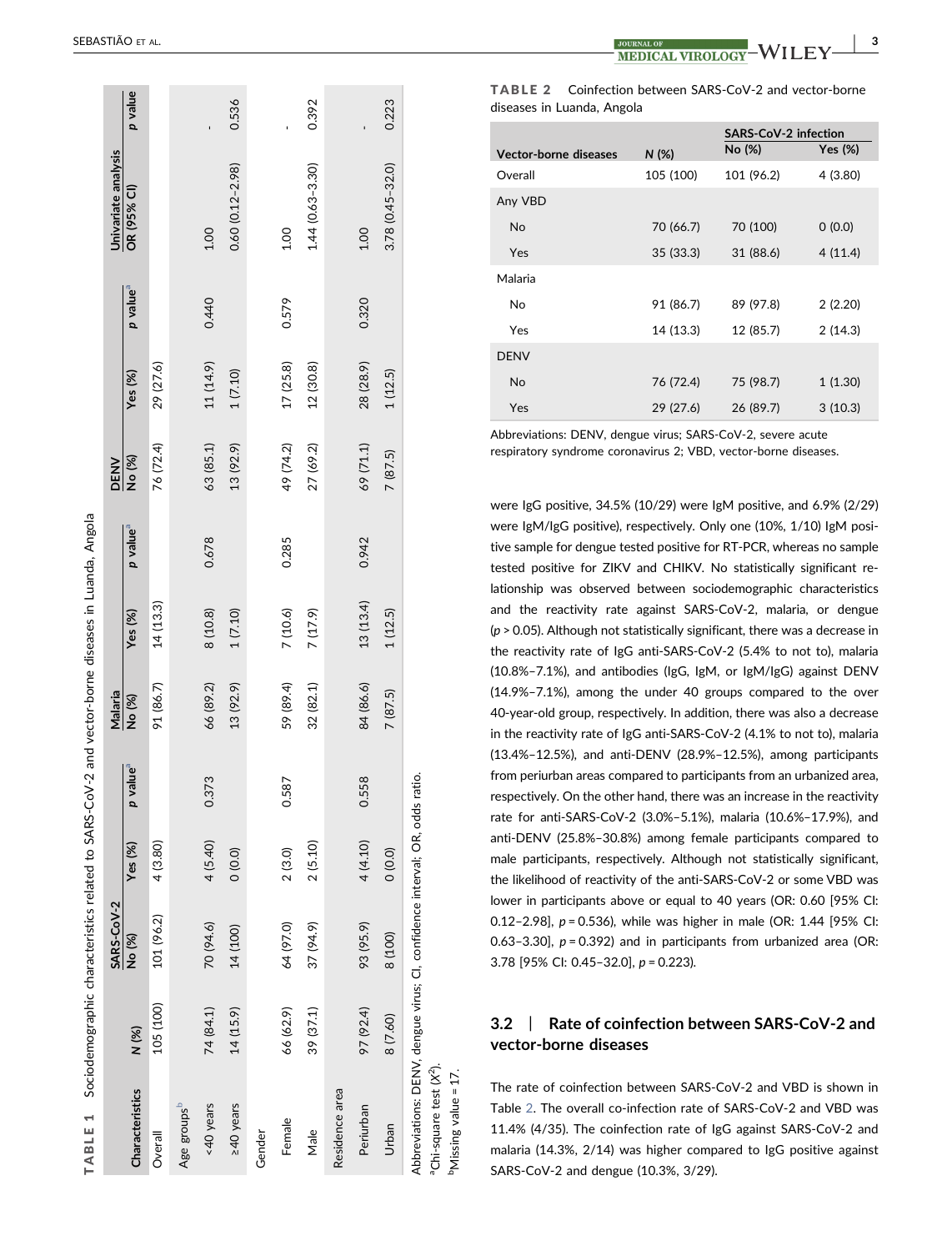-WILEY-<sup>Journal of</sup> the throne of the season of the season of the season of the season of the season of the season of the season of the season of the season of the season of the season of the season of the season of the se

## 4 | DISCUSSION

The COVID-19 pandemic triggered extra pressure on public health systems, with a higher threat in endemic regions with infections transmitted by arthropod bites. Simultaneously with SARS‐CoV‐2, VBD also continues to spread, particularly in tropical regions. $6-8$  Angola is endemic for malaria and arboviruses such as dengue, Zika, and chikungunya, $14-16$ however, the possibility of cocirculation and SARS‐CoV‐2/VBD co-infection in hyperendemic regions with these infectious agents exists and must be monitored. $9$  To the best of our knowledge, this is the first study assessing the coinfection between SARS‐CoV‐2 and VBD in Angola.

So far, no significant effort has been made to describe the coinfection situations between SARS‐CoV‐2 and VBD in tropical, subtropical, and temperate regions. $19$  The overlapping incidence of COVID-19, malaria, dengue, Zika, and chikungunya could hinder the patient's timely diagnosis, treatment as well as disease prevention, in part due to some similarity of clinical symptoms. $^{20}$  Early clinical symptoms (e.g., fever, chills, headache, fatigue, and myalgia) and laboratory parameters (e.g., leukopenia, lymphopenia, thrombocytopenia, and elevated transaminases) could be similar in patients infected with SARS‐CoV‐2 as well as patients with VBD. $10-13$  However, the overlay of SARS-CoV-2 and VBD can overwhelm health systems, which could results in incorrect diagnoses as during the onset of SARS‐CoV‐2 infection, malaria, and dengue share clinical and laboratory characteristics with SARS‐CoV‐2 which makes it difficult to distinguish which etiological agent causes the disease[.6,12](#page-4-5) Also, if clinical consequences of the SARS‐CoV‐2 and VBD coinfection might increase the chances of severe COVID‐19 and unfavorable outcomes have not been fully characterized so far and need to be addressed urgently, mainly in tropical countries. The lack of studies on the SARS‐CoV‐2 and VBD coinfection is not surprising given that this is a new viral infectious disease and many issues about SARS‐CoV‐2 infection as well as its aspects are still to be discovered.

The SARS‐CoV‐2 reactivity rate observed in this study (3.8%) (Table [1\)](#page-2-0) was lower than that observed in a previous study (14.3%) carried out in Luanda by our research team. $^{21}$  This decrease in the SARS-CoV-2 positivity rate is not surprising, due to the efforts that the Ministry of Health has made to control and interrupt the transmission chain, but we cannot also exclude the possibility that there is a decrease in the number of tests due to the high cost associated with carrying out the SARS‐CoV‐2 test, which is not compatible with the socioeconomic distribution of the population. However, the low SARS‐CoV‐2 positivity rate observed in this small number of participants is only a representation and might not reflect the current scenario and prevalence of SARS‐CoV‐2 in Angola.

We identified about 13% for malaria and 28% for dengue in our study sample (Table [1\)](#page-2-0). Overall, about 33% of the study participants had some VBD (Table [2\)](#page-2-1). The rate of VBD observed in this population is not surprising, as Luanda is an endemic region with diseases transmitted by arthropod bites, such as malaria and dengue fever. $15,16$  Furthermore, our results emphasize that there is active dissemination of VBD in Luanda, with a great possibility of transmission and/or emerging outbreaks arising from mosquito bites at a time of the SARS‐CoV‐2 outbreak. Currently,

the diagnosis of SARS‐CoV‐2 is established as soon as the RT‐PCR test is positive, and often additional VBD screening is not considered. Similarly, when the patient tests positive for any VBD, SARS-CoV-2 testing may not also be required. Nevertheless, combined screening of SARS‐CoV‐2 and VBD in regions with active transmission of infectious diseases that could be transmitted by arthropod bite is crucial for the development of suitable therapeutic protocols to avoid the worsening of the patient's clinical condition for the coinfected cases. In this study, about 11.4% of participants had coinfection between SARS‐CoV‐2 and VBD (Table [2\)](#page-2-1), which could indicate that a significant proportion of patients with COVID‐19 in Luanda, should benefit from differential screening to detect other infectious diseases such as malaria and dengue to expand the possibility of more effective treatment and recovery of the infected population.

In the last 20 years, the global burden of malaria has reduced, mainly with the distribution of insecticide‐treated bednets, indoor spraying of residual insecticides, access to early diagnosis, and the availability of more effective antimalarial treatments.<sup>[22](#page-5-3)</sup> However, as the COVID‐19 pandemic has become a priority for public health agendas in so many countries around the world, it caused a devastating impact on other diseases, like malaria, which became apparent, especially in endemic regions with a high level of mortality from malaria, such as in Angola. $^{23}$  To reduce the impact of the COVID-19 pandemic on the increase in malaria cases and mortality, the provision of diagnoses, treatments, and other preventive interventions must be maintained while facing the COVID-19 response.<sup>24</sup> Although the malaria infection rate (13.3%) was lower compared to the dengue (27.6%) (Table [1\)](#page-2-0), some aspects must be taken into account in the current context of the COVID‐19 pandemic, since it appears that malaria and COVID-19 share some clinical similarities. $8$  It is also worth mentioning that the rate of patients with SARS‐CoV‐2 and malaria, simultaneously (14.3%), was higher compared to patients with SARS‐ CoV‐2 and dengue, simultaneously (10.3) (Table [2](#page-2-1)). Previous studies revealed that coinfection between SARS‐CoV‐2 and malaria could lead to rapid deterioration of the immune system, which can result in severe COVID-19 with unfavorable clinical outcomes.<sup>7,25</sup> Thus, considering malaria screening tests are more readily available compared to COVID‐19 tests, we suggest that health professionals should consider requesting the test for malaria while screening for COVID‐19, to reduce the malaria cases and mortality during the COVID‐19 pandemic period, especially in hyperendemic regions, such as in non-urbanized areas, where were observed the high rates of malaria and dengue, compared to the urbanized areas (Table [1](#page-2-0)).

In countries where dengue is endemic, healthcare providers have faced challenges in distinguishing COVID‐19 from dengue, as it exhibits nonspecific clinical symptoms. $10$  Our results revealed that the coinfection rate is higher in patients with dengue (10.3%, 3/29), compared to patients without dengue (1.3%, 1/76) (Table [2](#page-2-1)). Nonetheless, future studies might explore whether there is any relationship between DENV and the possibility of simultaneous infection with SARS‐CoV‐2. The results of coinfection between SARS‐CoV‐2 and dengue observed in this study sample, disagree with a mathematical model recently published by Nicolelis et al., $^{26}$  $^{26}$  $^{26}$  indicating that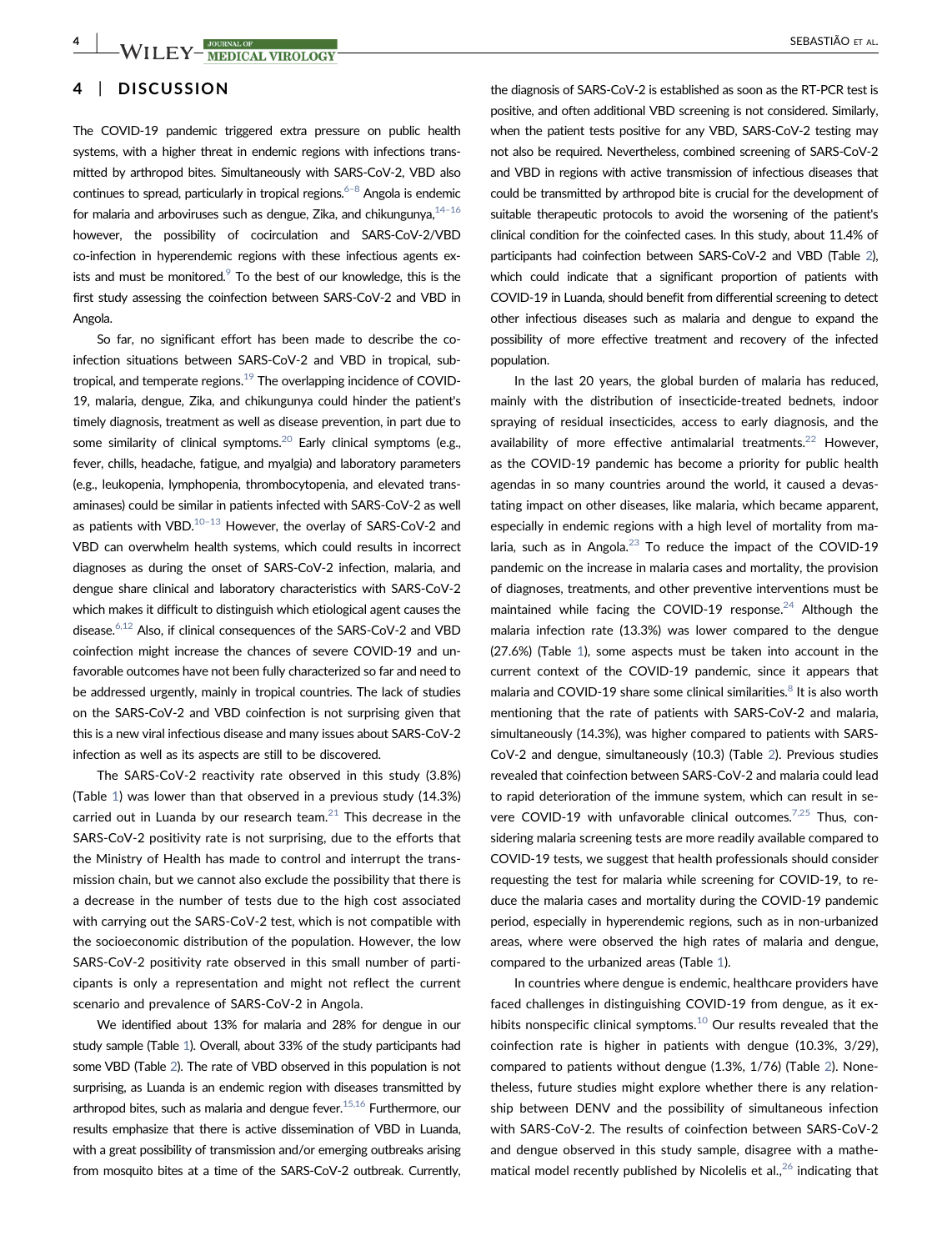dengue fever could protect patients against SARS‐CoV‐2. On the other hand, our results agree with the results observed by Teotônio et al., $13$  where was not observed an indication that dengue fever could protect patients from SARS‐CoV‐2.

Our results have severe limitations. This is a preliminary study in a small sample size that does not represent the whole population from Luanda or other regions of Angola, therefore further studies with a wide population need to be considered. Also, serological tests for dengue are known to be affected by cross‐reactivity with other Flavivirus, such as Zika or yellow fever, which increases the risk of false positives results. $11,12$  Therefore, NS1 antigen screening should be assessed, but, due to resource constraints for this project, it was not possible to do this additional screening. The coinfection rate between the SARS‐CoV‐2 and VBD could impair innate and adaptive immune responses, however, studies assessing clinical, hematological, and biochemical parameters of COVID‐19 patients with VBD, should be considered in the future. These studies could contribute to a deeper comprehension of SARS‐CoV‐2 and VBD clinic evolution, the clinical outcome in the Angolan population, and accelerating COVID‐19 epidemics control.

In summary, our findings showed that the VBD endemic circulation could add more pressure on health systems already over‐ burdened during the COVID‐19 pandemic period, mainly in a resource‐limited setting. Thus, we suggest that patients with COVID‐ 19-related symptoms should also be screened for VBD and vice versa, in an effort to initiate the tailoring of treatment protocols in cases of coinfection. We call on researchers to conduct further studies on VBD within the context of the COVID‐19 pandemic in Angola.

## ACKNOWLEDGMENTS

The authors are grateful to all study participants. We also thank the INIS/CISA staff such as Andria Cassoma, Ana Cândido, Alda Deolinda, Lemba Félix, Luísa Dachala, Maria Avelina, Luzia Quipango, Aldina Afonso, Fátima Ferreira, Madalena Neto, Paka Azevedo for technical support and Zinga David for administrative support.

#### CONFLICT OF INTERESTS

The authors declare that there are no conflict of interests.

## AUTHOR CONTRIBUTIONS

Conceptualization, investigation, methodology, and validation: Cruz S. Sebastião, Zoraima Neto, Jocelyne Neto de Vasconcelos, and Joana Morais. Data curation and Formal analysis: Cruz S. Sebastião. Data collection and supervision: Celestina Gaston and Joana Paula Paixão. Writing—original draft: Cruz S. Sebastião. Writing—review & editing: Cruz S. Sebastião, Euclides N. M. Sacomboio, Zoraima Neto, Jocelyne Neto de Vasconcelos, and Joana Morais. All authors approved the final manuscript for publication.

#### DATA AVAILABILITY STATEMENT

The data that support the findings of this study are available on request from the corresponding author.

## ORCID

Cruz S. Sebastião im <http://orcid.org/0000-0003-1232-0119> Zoraima Neto <http://orcid.org/0000-0003-1606-9996> Jocelyne Neto de Vasconcelos D[http://orcid.org/0000-0002-](http://orcid.org/0000-0002-7318-693X)

[7318-693X](http://orcid.org/0000-0002-7318-693X)

**Joana Morais <http://orcid.org/0000-0002-4524-4055>** 

#### REFERENCES

- <span id="page-4-0"></span>1. Bulut C, Kato Y. Epidemiology of covid‐19. Turkish J Med Sci. 2020; 50(SI‐1):563‐570.
- <span id="page-4-1"></span>2. Fahriani M, Anwar S, Yufika A, et al. Disruption of childhood vaccination during the COVID‐19 pandemic in Indonesia. Narra J. 2021;1(1):1‐11. <https://narraj.org/main/article/view/7>
- <span id="page-4-2"></span>3. Yusuf F, Fahriani M, Mamada SS, et al. Global prevalence of prolonged gastrointestinal symptoms in COVID‐19 survivors and potential pathogenesis: a systematic review and meta-analysis. F1000Research. 2021;10(May):1‐18.
- <span id="page-4-3"></span>4. Zhou P, Yang XL, Wang XG, et al. A pneumonia outbreak associated with a new coronavirus of probable bat origin. Nature. 2020;579(7798):270‐273. [https://doi.org/10.1038/s41586-02](https://doi.org/10.1038/s41586-020-2012-7) [0-2012-7](https://doi.org/10.1038/s41586-020-2012-7)
- <span id="page-4-4"></span>5. WHO. COVID‐19 weekly epidemiological update 35. WHO; 2021:1‐3. [https://www.who.int/docs/default-source/coronaviruse/situation](https://www.who.int/docs/default-source/coronaviruse/situation-reports/weekly_epidemiological_update_22.pdf)[reports/weekly\\_epidemiological\\_update\\_22.pdf](https://www.who.int/docs/default-source/coronaviruse/situation-reports/weekly_epidemiological_update_22.pdf)
- <span id="page-4-5"></span>6. Costa J, Ferreira EC, Santos C. Covid‐19, chikungunya, dengue and zika diseases: an analytical platform based on MALDI‐TOF MS, ir spectroscopy and RT‐qPCR for accurate diagnosis and accelerate epidemics control. Microorganisms. 2021;9(4):708.
- <span id="page-4-13"></span>7. Hussein MIH, Albashir AAD, Elawad OAMA, Homeida A. Malaria and COVID‐19: unmasking their ties. Malar J. 2020;19(1):1‐10. [https://](https://doi.org/10.1186/s12936-020-03541-w) [doi.org/10.1186/s12936-020-03541-w](https://doi.org/10.1186/s12936-020-03541-w)
- <span id="page-4-12"></span>8. Di Gennaro F, Marotta C, Locantore P, Pizzol D, Putoto G. Malaria and covid‐19: common and different findings. Trop Med Infect Dis. 2020;5(3).
- <span id="page-4-10"></span>9. Harapan H, Ryan M, Yohan B, et al. Covid‐19 and dengue: double punches for dengue-endemic countries in Asia. Rev Med Virol. 2021; 31(2):1‐9.
- <span id="page-4-6"></span>10. Malibari AA, Al‐Husayni F, Jabri A, Al‐Amri A, Alharbi M. A patient with dengue fever and COVID‐19: coinfection or not? Cureus. 2020; 12(12):17‐20.
- <span id="page-4-15"></span>11. Spinicci M, Bartoloni A, Mantella A, Zammarchi L, Rossolini GM, Antonelli A. Low risk of serological cross‐reactivity between dengue and COVID‐19. Mem Inst Oswaldo Cruz. 2020;115 (8):1‐2.
- 12. Masyeni S, Santoso MS, Widyaningsih PD, et al. Serological cross‐ reaction and coinfection of dengue and COVID‐19 in Asia: experience from Indonesia. Int J Infect Dis. 2021;102:152-154. [https://](https://linkinghub.elsevier.com/retrieve/pii/S1201971220322487) [linkinghub.elsevier.com/retrieve/pii/S1201971220322487](https://linkinghub.elsevier.com/retrieve/pii/S1201971220322487)
- <span id="page-4-14"></span>13. Teotônio I, de Carvalho JL, Castro, et al. Clinical and biochemical parameters of COVID‐19 patients with prior or active dengue fever. Acta Trop. 2021;214:105782. [https://linkinghub.elsevier.com/retrieve/pii/S0](https://linkinghub.elsevier.com/retrieve/pii/S0001706X20316958) [001706X20316958](https://linkinghub.elsevier.com/retrieve/pii/S0001706X20316958)
- <span id="page-4-7"></span>14. Hill SC, Vasconcelos J, Neto Z, et al. Emergence of the Asian lineage of Zika virus in Angola: an outbreak investigation. Lancet Infect Dis. 2019;19(10):1138‐1147. [https://doi.org/10.1016/S1473-3099\(19\)](https://doi.org/10.1016/S1473-3099(19)30293-2) [30293-2](https://doi.org/10.1016/S1473-3099(19)30293-2)
- <span id="page-4-11"></span>15. INE M. Inquérito de Indicadores Múltiplos e de Saúde 2015‐2016 (IIMS). 2017;1–559.
- <span id="page-4-8"></span>16. Hill SC, Neto de Vasconcelos J, Granja BG, et al. Early genomic detection of cosmopolitan genotype of dengue virus serotype 2, Angola, 2018. Emerg Infect Dis. 2019;25(4):784‐787.
- <span id="page-4-9"></span>17. Santiago GA, Vázquez J, Courtney S, et al. Performance of the Trioplex real‐time RT‐PCR assay for detection of Zika, dengue, and